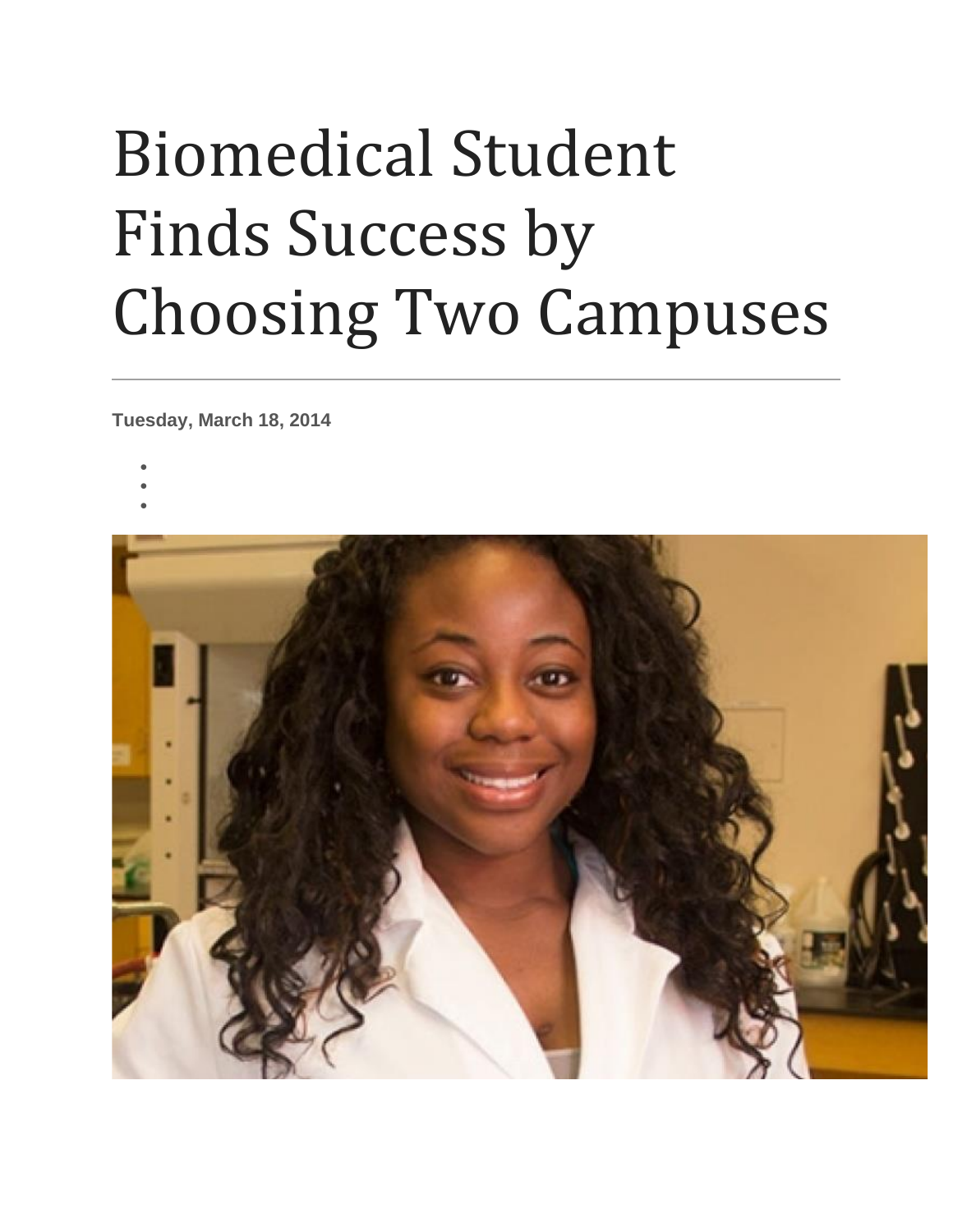Elizabeth Adeeko is three months away from graduation, but she already has two parttime jobs closely related to her major. When she's not studying for her classes in biomedical science at the University of New Hampshire in Durham or working as a student tutor, Adeeko logs hours at Wentworth-Douglass Hospital in Dover in patient registration and as an LNA.

"I'd like to stay there or work in another hospital, or work in research," said Adeeko about her plans after graduation. "Then I may apply to medical school in the next year."

Adeeko transferred to UNH after taking some time off from another four-year college in Pittsburgh, Penn., to reassess her career goals. During the transition, she lived at home in Londonderry and paid down some of the student debt she had accrued. She also enrolled in classes at UNH Manchester and later became a full-time student on the Durham campus.

When she registered for spring semester, Adeeko found she was taking more classes in Manchester than on the Durham campus. She moved out of her apartment in Dover and again moved home to Londonderry.

"The commute was easier, and I didn't have to pay rent," Adeeko said.

She also found that the small class sizes and close-knit campus in Manchester appealing.

"I personally prefer UNH Manchester classes. I think the professors at both schools are amazing, but the size of the classes is the big difference for me," she said. "Being in upper level classes at UNH Manchester, you're more able to have a better relationship with your professor. I feel like we can talk about my career plans."

Adeeko said she's also gotten to know her fellow students on the Manchester campus better because of the smaller class sizes, and appreciates there is more diversity – both in age and in ethnicity – at UNH Manchester.

"If you are interested in taking classes in general, anybody who is any age is welcome," said Adeeko. "It's also really diverse. I see many people of color here. It's a really nice thing to see there is diversity."

Adeeko credits her positive experience both in Durham and in Manchester to her advisor, Mary Katherine Lockwood, Ph.D., a clinical associate professor in the Department of Molecular, Cellular and Biomedical Sciences. Not only has Lockwood provided Adeeko with excellent guidance through her student career, she's also referred Adeeko to her current tutoring job, wrote a recommendation for her position at Wentworth Douglas Hospital and encouraged her to seek a medical research internship last year at the UNH Health Services Office of Health Education and Promotion studying trends in risky student behavior.

Not every student takes the traditional path of enrolling in college straight out of high school and finishing in the allotted four years. Adeeko is a good example of that. She went from another school, to part-time at UNH Manchester, to full-time at the Durham campus, and then back to Manchester for most of her classes her senior year.